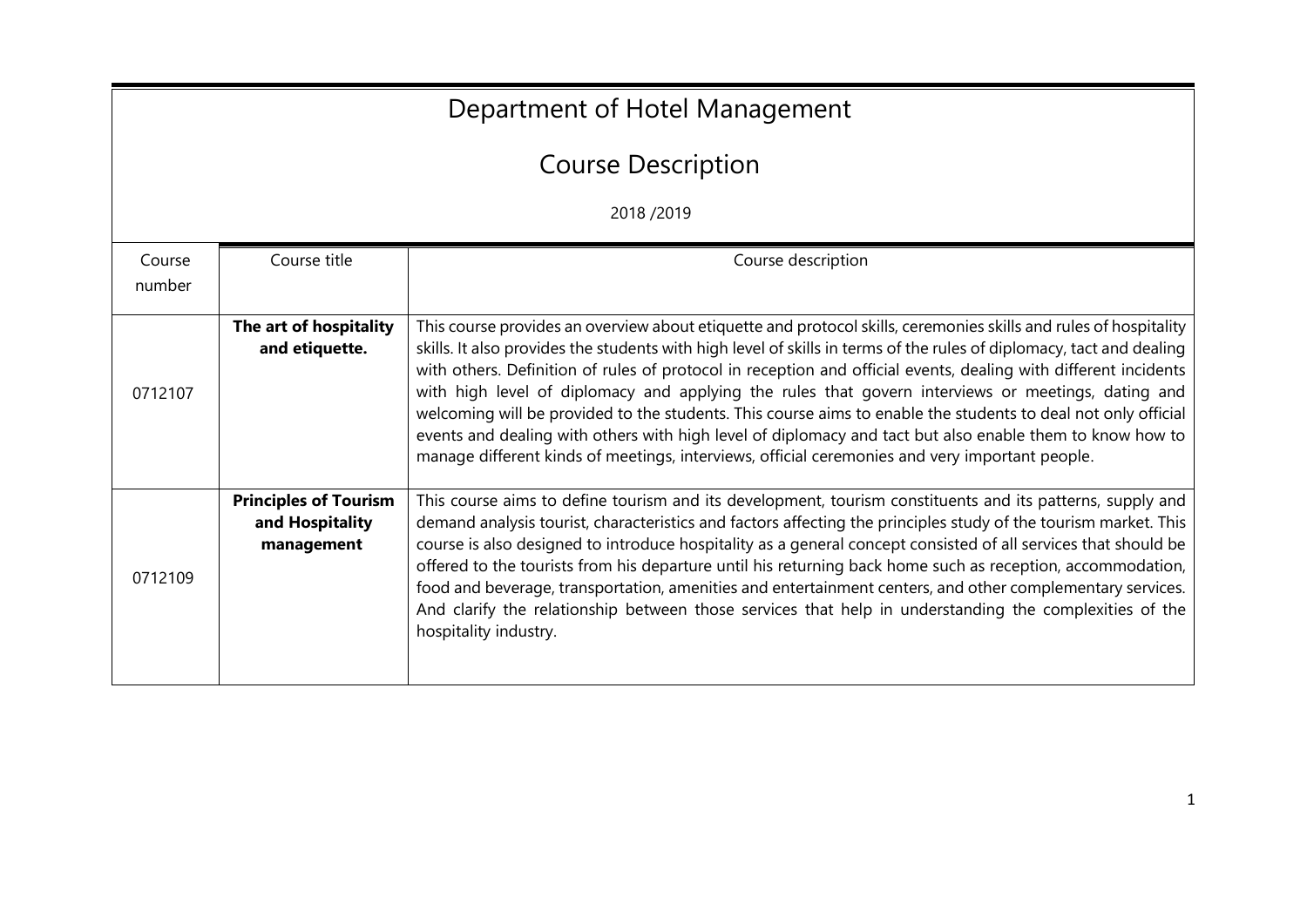| 0712114 | <b>Skills of Scientific</b><br><b>Research</b>    | This course aims to introduce student with the concept of scientific research and its characteristics and types,<br>the steps of scientific research, and how to write scientific research. The course also addresses the research<br>design in terms of types, purpose and different research strategies. In addition, fundamental techniques of<br>data collection and analysis will be clarified and justified to students, and the different methods for selecting<br>the sample and determine the appropriate size of the sample, as well as the types of variables and different<br>measurements that enable student to build a study model. The course teaches student how to conduct<br>research in tourism and hotels. |
|---------|---------------------------------------------------|---------------------------------------------------------------------------------------------------------------------------------------------------------------------------------------------------------------------------------------------------------------------------------------------------------------------------------------------------------------------------------------------------------------------------------------------------------------------------------------------------------------------------------------------------------------------------------------------------------------------------------------------------------------------------------------------------------------------------------|
| 0712127 | <b>International</b><br>hospitality<br>management | This course aims to clarify the concepts of international business management, identify the evolution of<br>globalization and its relationship to international hospitality management, describe the umbrella of business<br>within the international hospitality industry, provide students with necessary knowledge and skills to face<br>challenges of working in foreign environments. At the end of this course, students are expected to be able<br>to describe various hospitality organizations and their operations, describing and segmenting different types<br>of markets, understand the concept of culture and its layers and distinguish between different cultural groups                                       |
| 0712120 | <b>F&amp;B Services</b>                           | This course aims to build awareness about basic F&B service concepts, highlight the implications of F&B<br>services concepts within the hospitality industry and train students on the proper methods of F&B services.<br>At the end of this course, students are expected to be able to identify and distinguish between different<br>service methods & techniques, analyse and plan menu(s) and accomplish managerial tasks of F&B services                                                                                                                                                                                                                                                                                   |
| 0712121 | F&B Services' lab                                 | This course aims to provide students with necessary skills of different types of preparatory activities & table<br>set up, train students for serving F&B quests professionally and train students for handling different F&B<br>quests' complaints.<br>At the end of this course, students are expected to be able to preparing dining hall & setting up tables for<br>different service contexts, serving F&B products using different styles professionally and handling different<br>quests' complaints.                                                                                                                                                                                                                    |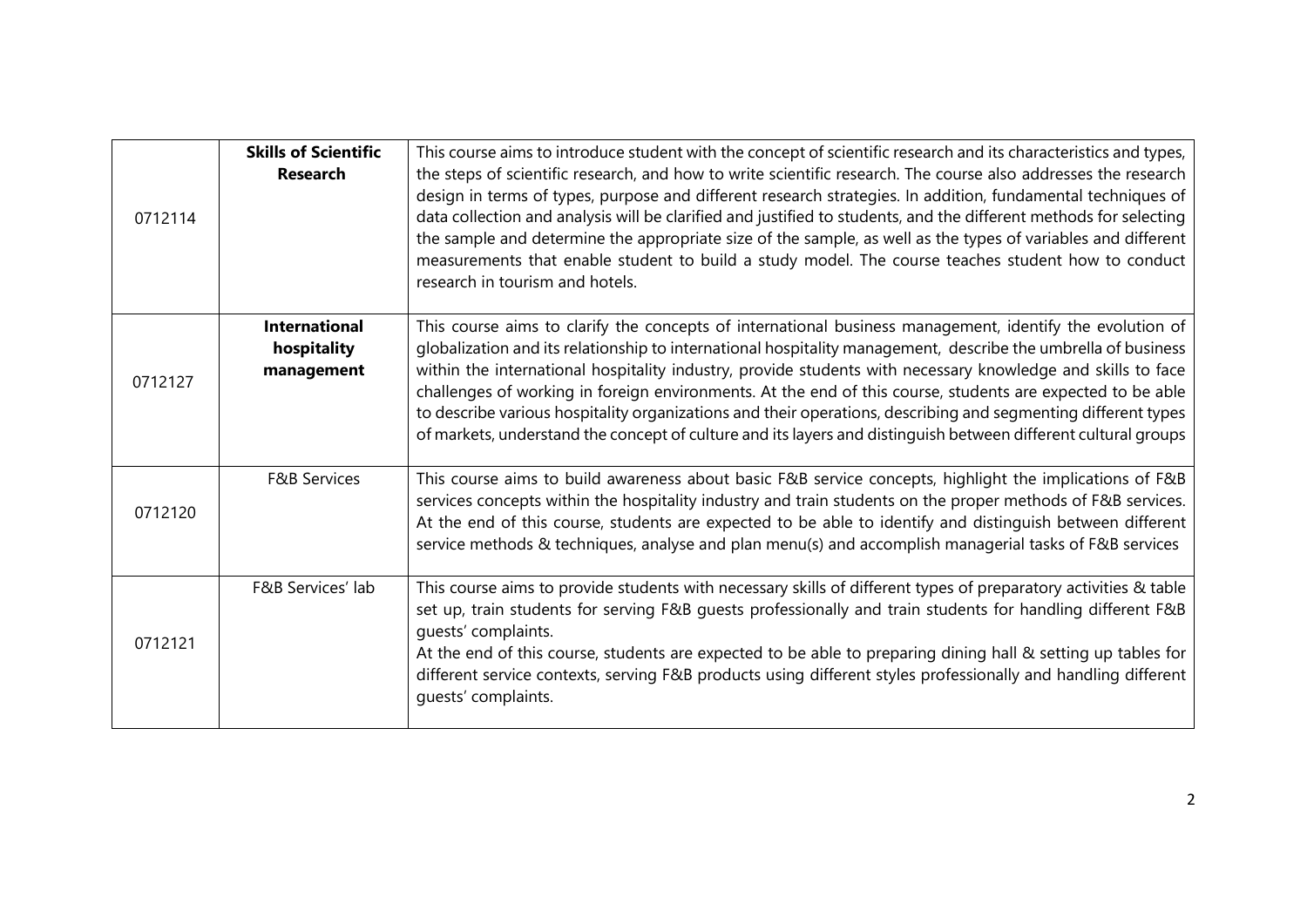| 0712152 | Hotel marketing                    | The course is designed to increase students' knowledge of hotel managerial function, including marketing,<br>and develop their skills in marketing planning and implementation. The content of the course is: introduction<br>to marketing concepts, marketing mix and hospitality marketing mix, marketing environment, market<br>segmentation, targeting and positioning, consumer behavior and customer service management, e-<br>marketing, promotion, marketing strategies, marketing research and marketing preparing plan.<br>Upon completion of the course, the student will be able to demonstrate knowledge of the hospitality<br>marketing process, develop hotel marketing opportunities and strategies, understand the application of<br>general marketing concepts in hotel marketing. |
|---------|------------------------------------|------------------------------------------------------------------------------------------------------------------------------------------------------------------------------------------------------------------------------------------------------------------------------------------------------------------------------------------------------------------------------------------------------------------------------------------------------------------------------------------------------------------------------------------------------------------------------------------------------------------------------------------------------------------------------------------------------------------------------------------------------------------------------------------------------|
| 0712212 | <b>Front Office</b><br>Department  | This course aims to enable the students to understand the operations and the subsections of the front office<br>department, its importance for both hotel and hotel guest and its vital role in achieving hotel goals.                                                                                                                                                                                                                                                                                                                                                                                                                                                                                                                                                                               |
| 0712215 | Housekeeping<br>Management         | This course also sheds light on the subsections of the housekeeping department and its effective role in<br>hotel operations. The role of the housekeeping department for both hotel and hotel quest plus the<br>relationship between the housekeeping department and the other departments in achieving hotel goals are<br>discussed.                                                                                                                                                                                                                                                                                                                                                                                                                                                               |
| 0712217 | <b>Room Division</b><br>Department | This course focuses on the departments that are related to the room division operations (front office and<br>housekeeping) in addition to their vital role in achieving revenue and increasing occupancy rate. In addition,<br>the relationship between these departments in achieving hotel goals are discussed. This course aims to<br>enable the students to know the main departments on room division, its importance towards both hotel and<br>hotel guest and finally how these departments work with other departments in achieving hotel goals.                                                                                                                                                                                                                                             |
| 0712218 | Housekeeping Lab                   | This course aims to provide students with necessary skills of different types of preparatory activities in the<br>housekeeping and other places in the hotel, train students for preparing and cleaning guest rooms<br>professionally and train students for handling and dealing with different quests and different quests'<br>complaints.                                                                                                                                                                                                                                                                                                                                                                                                                                                         |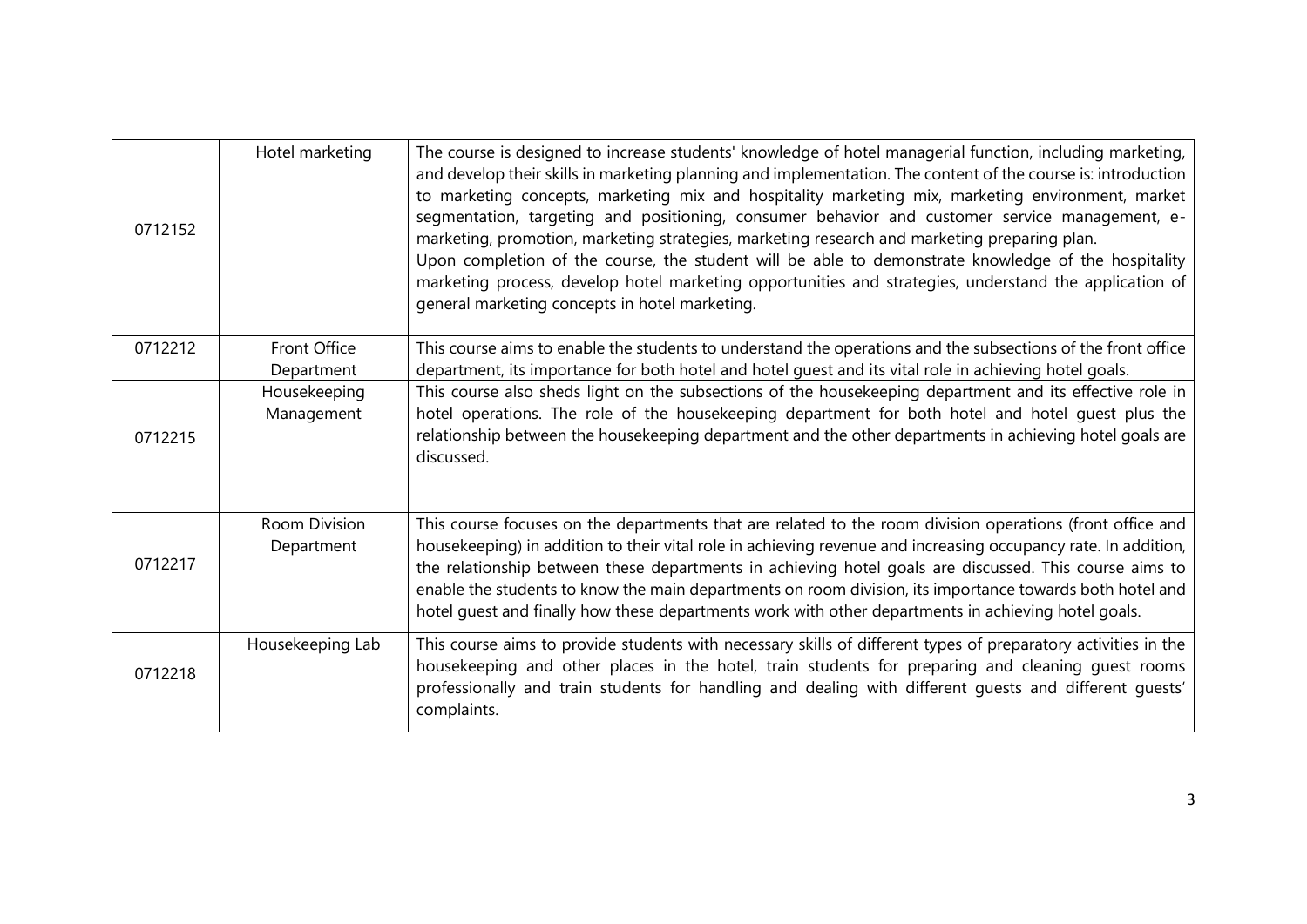| 0202229 | English Language in<br>Hotels | This course discusses the most important English concepts and terms relevant to hotel operations such as<br>hotel booking, mobility, reception and room types used in hotels by attempting to learn the students about<br>how the dialogue with the special guest at the hotel by the receptionist and service staff in the restaurant.<br>This course attempts to equip students with a developed language skills and conversation skills through<br>introducing hotel operations, and terminology used in hotel bookings and the needs of quests, the different<br>names of hotel departments, and the tools used in hotel services, in addition to the most important<br>information about the needs of the hotel employee to communicate with English natives to perform<br>effectively in their prospective careers, which will help them function efficiently in their field. |
|---------|-------------------------------|-------------------------------------------------------------------------------------------------------------------------------------------------------------------------------------------------------------------------------------------------------------------------------------------------------------------------------------------------------------------------------------------------------------------------------------------------------------------------------------------------------------------------------------------------------------------------------------------------------------------------------------------------------------------------------------------------------------------------------------------------------------------------------------------------------------------------------------------------------------------------------------|
| 0712230 | <b>Hotel Accounting</b>       | This course provides a detailed explanation of the hotel financial accounting principles, with a particular<br>consideration of the hotel accounting cycle. The course teaches students how to analyze financial<br>transactions according to the balance sheet equation; journalizing transactions using the double-entry<br>method; posting entries to the general ledger; adjusting the trial balance; and, extracting financial<br>statements, including the retained earnings statement, the income statement, the balance sheet and the<br>statement of cash flows. In addition, it provides a basic understanding of ratio analysis to evaluate hotel<br>financial performance, using financial ratios derived from the financial statements, including profitability,<br>liquidity, solvency and leverage ratios.                                                           |
| 0712234 | Modern Kitchen                | This course aims to clarify the importance and scope of catering operations within the hospitality industry,<br>spotlight on different principles, methods and techniques of food & beverage handling, learn about different<br>cuisines & recipes. At the end of this course, students are expected to be able to distinguish between classical<br>and modern kitchens, recognize different food preparation tools & equipment, identify different cooking<br>methods and identify different food preparation materials.                                                                                                                                                                                                                                                                                                                                                           |
| 0712235 | Modern kitchen lab            | This course aims to identify rules of safety within kitchen, provide students with necessary knowledge about<br>the main equipment & tools used in kitchen, provide students with necessary skills to prepare various recipes<br>in a professional manner.<br>At the end of this course, students are expected to be able to use kitchen's equipment & tools properly &<br>safely, preparing various recipes handled in different types of restaurants and garnishing prepared dishes in<br>an appetizing manner.                                                                                                                                                                                                                                                                                                                                                                   |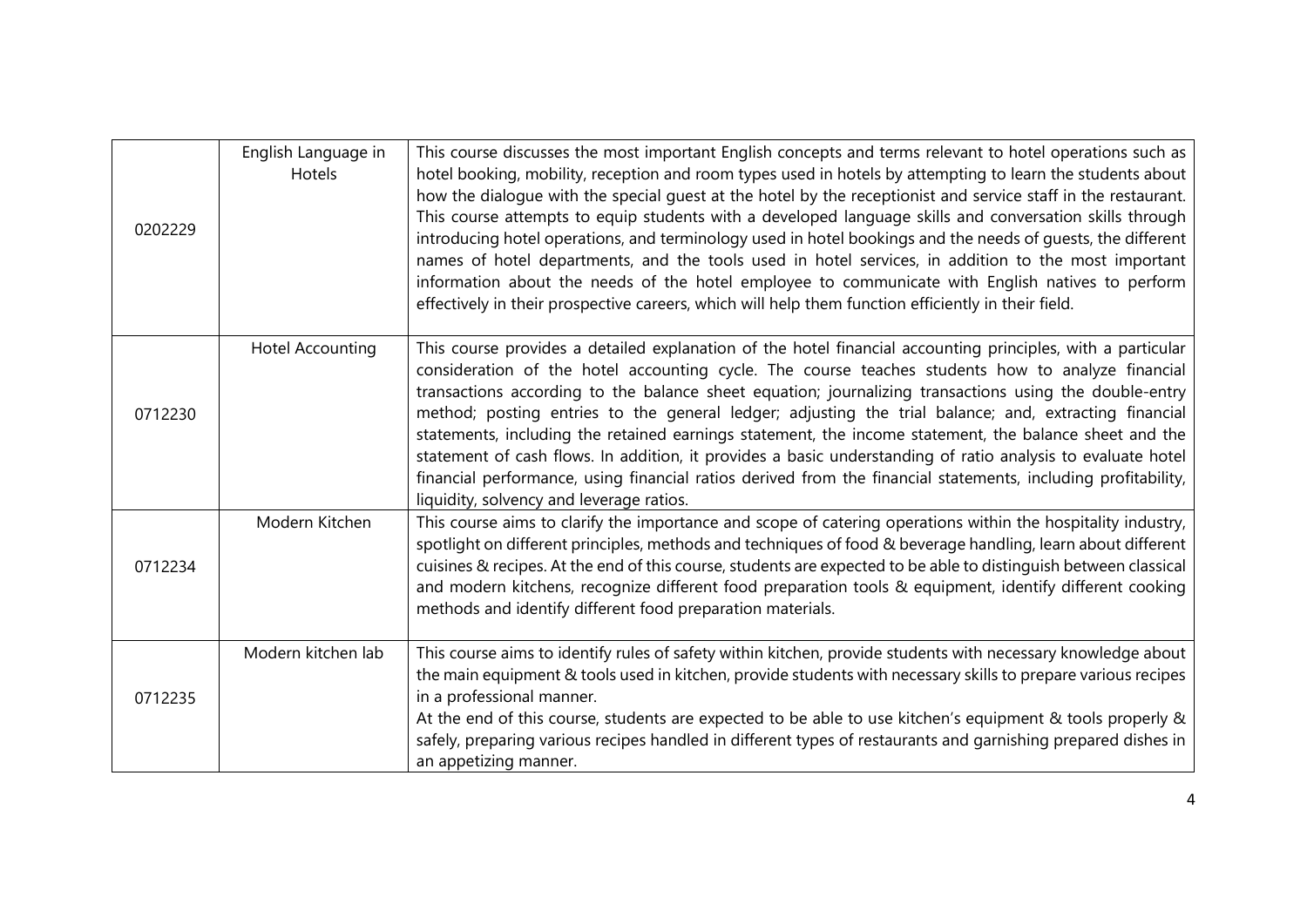| 0712236 | Nutrition and food<br>safety          | This course aims to clarify all misleading facts about nutrition for students and to build an awareness for<br>them about basic nutrition concepts, highlight the implications of nutrition knowledge within the hospitality<br>industry, provide students with the necessary skills for planning the proper meal for different individuals,<br>describe the meaning and importance of food safety, clarify the different types of food-borne diseases and<br>spotlight on the main methods of food safety management.<br>At the end of this course, students are expected to be able to describe gastrointestinal tract work and its<br>expected problems, identify different nutrients and their benefits to people's health, understand and plan<br>diet for controlling energy and weight, identify main food hazards and methods of controlling them and<br>understand proper personal hygiene and food handling practices. |
|---------|---------------------------------------|----------------------------------------------------------------------------------------------------------------------------------------------------------------------------------------------------------------------------------------------------------------------------------------------------------------------------------------------------------------------------------------------------------------------------------------------------------------------------------------------------------------------------------------------------------------------------------------------------------------------------------------------------------------------------------------------------------------------------------------------------------------------------------------------------------------------------------------------------------------------------------------------------------------------------------|
| 0712326 | Food and Beverage<br>(F&B) Management | This course aims to clarify the importance and scope of F&B management within the hospitality industry,<br>spotlight on different principles, methods and techniques of F&B management, and analyse cases of F&B<br>management within hospitality industry. At the end of this course, students are expected to be able to<br>analyse different meal experience elements, identify different tasks for all F&B operations and accomplish<br>different control techniques for F&B operations                                                                                                                                                                                                                                                                                                                                                                                                                                      |
| 0712330 | <b>Hotel Revenue</b><br>Management    | This course provides an explanation of hotel revenue management principles in view of hotel capacity<br>problems, utilizing several case studies and scenarios. The course teaches students how to maximize hotel<br>revenue using strategic pricing, value-based pricing; differential pricing; effective inventory management;<br>and, efficient distribution channel management.                                                                                                                                                                                                                                                                                                                                                                                                                                                                                                                                              |
| 0712338 | <b>Hotel Financial</b><br>Management  | This course presents a specialized knowledge on hotel finance and investment, seeking to introduce students<br>to the scientific methods used to making financing and investing decisions, considering the effect of these<br>decisions on the hotel market value. It provides a basic understanding of financial structure theories and<br>their applications to hotel business. It also provides a detailed clarification of a set of approaches commonly<br>used to analyze and evaluate capital budgeting decisions and conduct feasibility studies.                                                                                                                                                                                                                                                                                                                                                                         |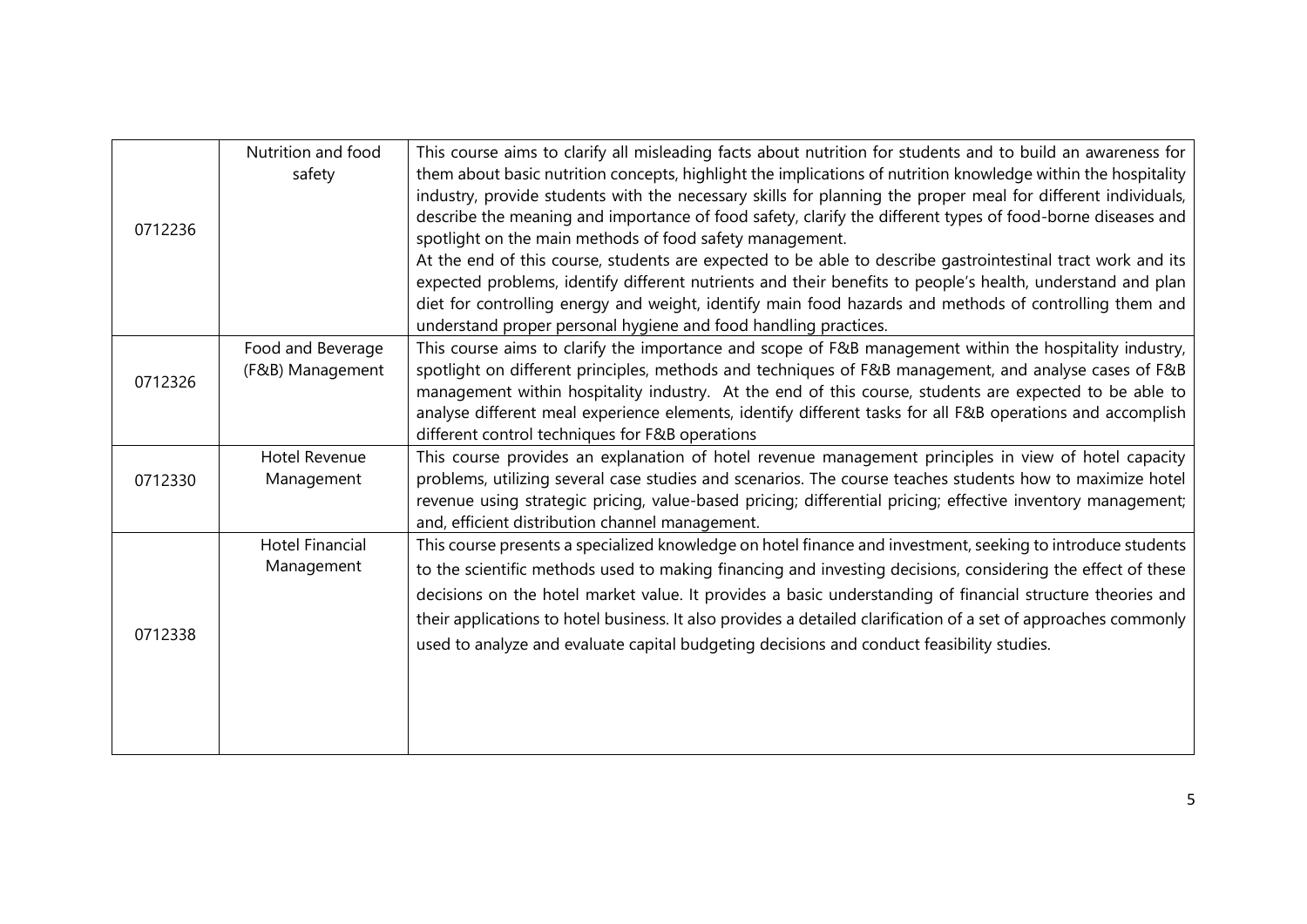| 0712339 | Quality Management in<br>Hotels         | This course aims to explain the concept of Quality Management (QM) from a comprehensive perspective in<br>hotels. The course examines operational reality through field observation with the aim of improving guest<br>satisfaction, decision making, and productivity. The course will also address issues of empowerment, training<br>and development, and team building and leadership, strategic planning and statistical tools for quality, and<br>will focus on customer satisfaction, and prevent errors, and continuous improvement. The course will also<br>focus on quality management in hotels and the consequences of those applications. It explores areas such<br>as: why traditional management theories do not fit today's hospitality industry, how a hotel's service strategy<br>relates to quests' perceptions of value and critical moments of truth. |
|---------|-----------------------------------------|----------------------------------------------------------------------------------------------------------------------------------------------------------------------------------------------------------------------------------------------------------------------------------------------------------------------------------------------------------------------------------------------------------------------------------------------------------------------------------------------------------------------------------------------------------------------------------------------------------------------------------------------------------------------------------------------------------------------------------------------------------------------------------------------------------------------------------------------------------------------------|
| 0712341 | Human Resources<br>Management in Hotels | This course aims to introduce the human resources management in hotels, which include the development<br>of human resources, and human resources management functions, human resources planning, planning of<br>the human elements and attracting, developing and retaining highly qualified users, work analysis, job<br>analysis and its descriptions, recruitment plan, selection process and career appointment, and job<br>management. The course also includes an in-depth look of the policies used in human resources<br>management in hotels such as selection, employment, training, motivation, development, direct and indirect<br>compensation, employees' performance evaluation, horizontal and vertical movement for workers, and labor<br>relations.                                                                                                      |
| 0712350 | <b>Customer Service</b><br>Management   | This course is designed to develop the necessary skills for success as a customer service provider. The course<br>examines various service situations and develops an attitude of superior customer service which is critical to<br>success in all organizations.<br>This course is designed to contain the following: 1- what customer service involves; 2- customer service<br>culture; 3- Basic customer communication skills; 4- customer service and behavior Skills; 5- handling<br>customer problems Skills; 6- managing personal stress and time while serving customers Skills; 7- customer<br>relationships management; and 8- contemporary trends in Customer Service.<br>Students, upon completion of the course, are expected to be able to understand customer needs, design<br>suitable customer service, and analyze a case on customer service.           |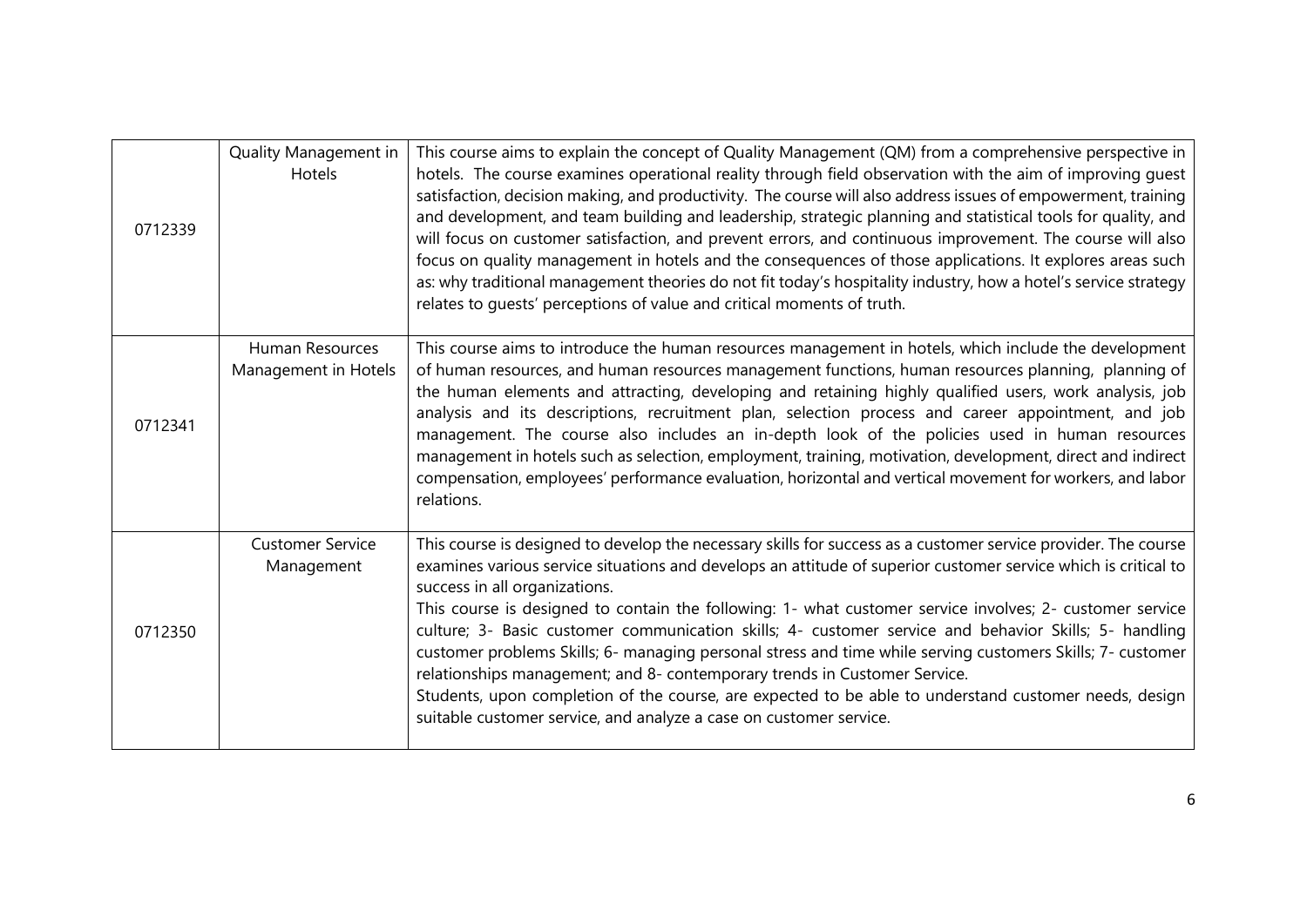| 0712352 | <b>Communication skills</b>               | The course aims at strengthening student's understanding of using English Language as an international<br>communication language in the hotel industry. The course focuses on developing verbal and written<br>communication skills during studying and work environments, especially in hospitality. The content of the<br>course discusses speaking and writing skills on specific topics within the hotel work environment,<br>presentation skills, cross-cultural communication skills, technology and communication skills,<br>communication skills for employment and Curriculum Vitae.                                                                                                                                                                                              |
|---------|-------------------------------------------|--------------------------------------------------------------------------------------------------------------------------------------------------------------------------------------------------------------------------------------------------------------------------------------------------------------------------------------------------------------------------------------------------------------------------------------------------------------------------------------------------------------------------------------------------------------------------------------------------------------------------------------------------------------------------------------------------------------------------------------------------------------------------------------------|
| 0712362 | Research Methodology                      | This course is based on building scientific research skills among students in hotel management by clarifying<br>the subject of research, analysis and criticism of previous studies and to identify research methodology and<br>strategies on the subject of research, sample selection, and use of primary and secondary information. The<br>course also aims to get to know some of the statistical concepts and method of reviewing and coding and<br>classification of data, methods of data analysis and hypothesis testing with securing the ability of the student<br>to explain the statistical analysis of the Statistical Package for Social Sciences program outputs (SPSS), also<br>get to know the different ways to present the data and write a scientific research report. |
| 0712373 | <b>Practical Training</b>                 | This course aims to provide the students practical training in different hotel's departments at different hotel<br>companies classified as five star hotels. By this module, students may apply, in the real world, what they<br>have learned during the first three years of their study in the University. The module also aims to teach<br>students not only how to be self-confident when they face problems in their practical life but also self<br>directed in solving the problem of hotel guest.                                                                                                                                                                                                                                                                                  |
| 0712413 | <b>Computer Applications</b><br>in Hotels | This course aims to provide students with necessary vocabularies and definitions that are related to computer<br>applications in hotels. In addition, to provide the students with theoretical side of the main sections of the<br>reservations system (OPERA), subsections and its complementary role to each other in achieving hotel goals<br>as well as enable the students to perform the main functions of the opera program.                                                                                                                                                                                                                                                                                                                                                        |
| 0712431 | Crisis Management in<br>Hotels            | This course aims to provide the students by an overview about the crises management that may occur in<br>hotels. This course also focuses on how to prevent and diminish environmental /regional damage resulted<br>from crises. It enables students to prepare a contingency plan, identify the potential indicators before the<br>crisis and choose a successful team work.                                                                                                                                                                                                                                                                                                                                                                                                              |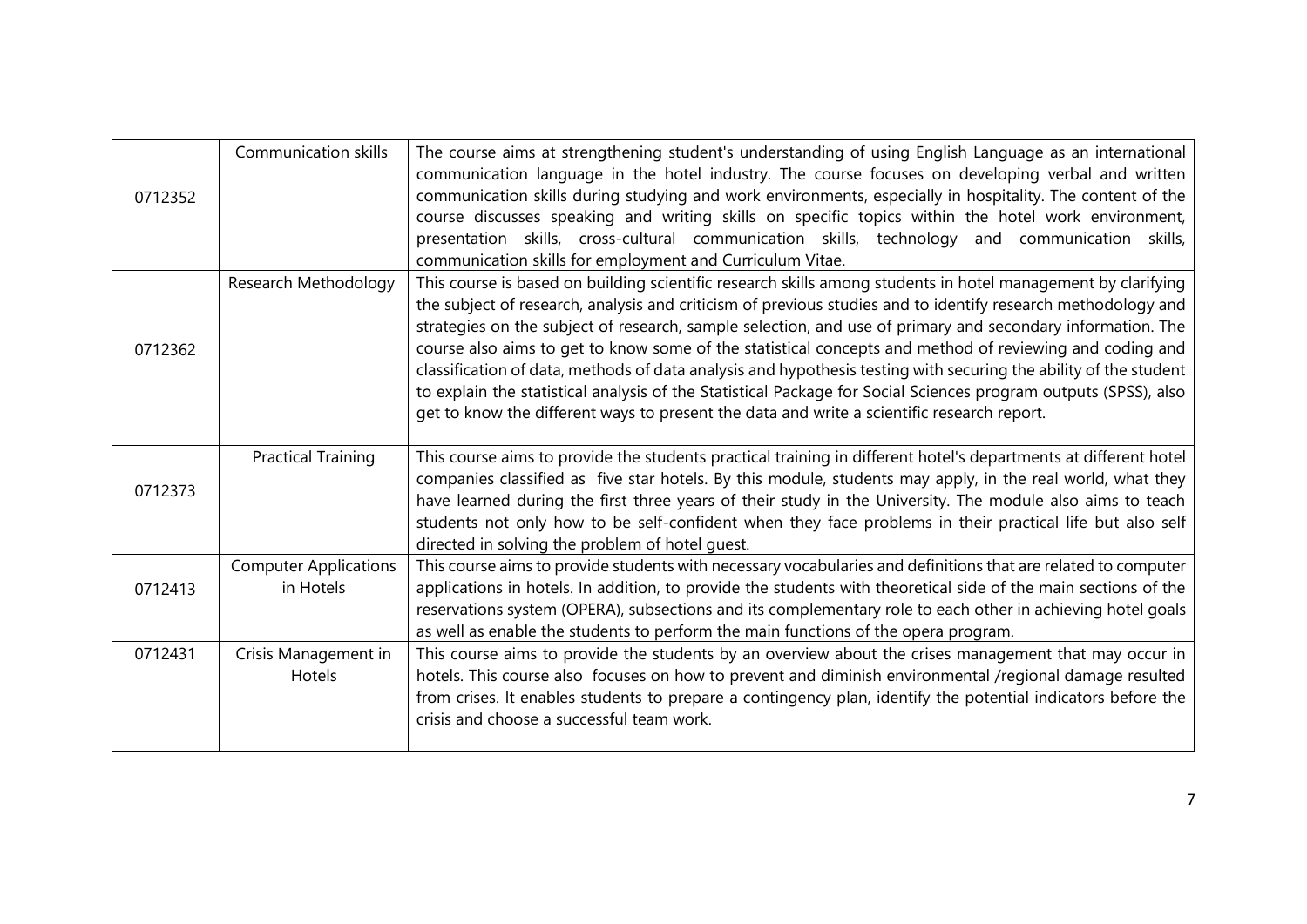| 0712433 | <b>Strategic Management</b><br>in Hotels | This course is designed to introduce students to the concept of strategic management and its importance<br>and levels, and the types of strategies used in hotels, which are based on strategic planning. The course also<br>explains the concept of strategic planning and its stages and rationale, methods and alternatives, as well as<br>the strategic plan, strategic management applications in hotel management as a comprehensive and<br>integrated analysis of the challenges facing the administration, which helps senior administrative leaders on<br>decision-making through internal and external environment analysis of hotel.                                                                                                                                                                                                    |
|---------|------------------------------------------|----------------------------------------------------------------------------------------------------------------------------------------------------------------------------------------------------------------------------------------------------------------------------------------------------------------------------------------------------------------------------------------------------------------------------------------------------------------------------------------------------------------------------------------------------------------------------------------------------------------------------------------------------------------------------------------------------------------------------------------------------------------------------------------------------------------------------------------------------|
|         |                                          |                                                                                                                                                                                                                                                                                                                                                                                                                                                                                                                                                                                                                                                                                                                                                                                                                                                    |
| 0712336 | <b>Hotel Asset</b>                       | This course gives a basic understanding of hotel assets management. It provides students with the ability to                                                                                                                                                                                                                                                                                                                                                                                                                                                                                                                                                                                                                                                                                                                                       |
|         | Management                               | estimate the value of a proposed hotel using a variety of methods; manage the tools of modern finance to<br>create value for hotel owners; evaluate a proposed franchise agreement; analyze management contracts;                                                                                                                                                                                                                                                                                                                                                                                                                                                                                                                                                                                                                                  |
|         |                                          | and, perform a market and financial studies for a particular hotel.                                                                                                                                                                                                                                                                                                                                                                                                                                                                                                                                                                                                                                                                                                                                                                                |
| 0712343 | Organizational                           | This course is designed to introduce students to the organization and its nature, organization environment                                                                                                                                                                                                                                                                                                                                                                                                                                                                                                                                                                                                                                                                                                                                         |
|         | <b>Behavior in Hotels</b>                | and the organizational structure. As well as the study of the historical development of the science of<br>organizational behavior and multiple organizational behavior theories. The course also introduce students<br>to human behavior in hotel organizations and the advantages and disadvantages of this behavior on the<br>hotel organizations, the impact of the hotel organizations on workers and their behavior. Then identify the<br>behavioral aspects associated with the administrative work of the individual dimensions, group, and<br>organization that include: personal values, trends, perception, learning, dynamic of work, motivation and<br>incentives, dynamic of group, decisions, communication, organizational conflict, leadership and power,<br>negotiation, organizational development and organization environment. |
| 0712347 | Events Management                        | The course is designed to provide students with the necessary knowledge and skills on Planning, organizing,<br>and managing event activities, and the necessary skills on managing event marketing, human resources,<br>contingency planning, and analysis and evaluation of environmental factors                                                                                                                                                                                                                                                                                                                                                                                                                                                                                                                                                 |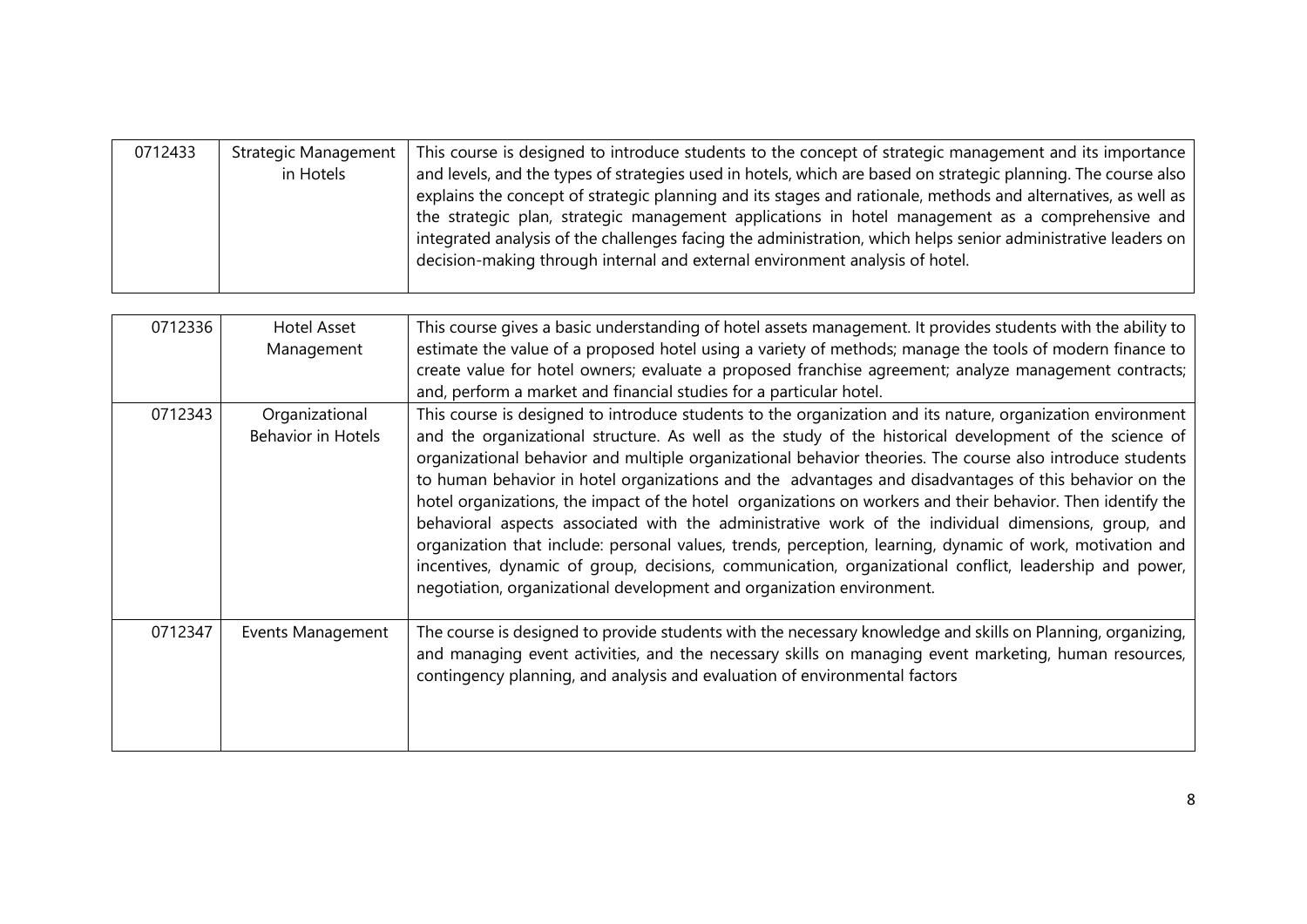| 0712355 | <b>Hotel Promotion</b>                 | The course aims to enriching students' knowledge of concepts and applications of hotel marketing and<br>promotion. After a comprehensive review of general marketing concepts, the course includes the following:<br>concepts of promotion, the applications of hotel promotion mix (advertising, publicity, public relations,<br>merchandizing, personal selling, and direct marketing), design and execution of promotion campaigns,<br>marketing communication channels, promotion using technology, promotion and marketing strategies, and<br>the evaluation of promotion effectiveness.<br>Students, upon completion of course, are expected to be able to understand concepts related to promotion<br>and their applications in hotel marketing, understand the process of promotional campaigns execution and<br>evaluation, and evaluate the financial, environmental and ethical concerns related to promotion. |
|---------|----------------------------------------|---------------------------------------------------------------------------------------------------------------------------------------------------------------------------------------------------------------------------------------------------------------------------------------------------------------------------------------------------------------------------------------------------------------------------------------------------------------------------------------------------------------------------------------------------------------------------------------------------------------------------------------------------------------------------------------------------------------------------------------------------------------------------------------------------------------------------------------------------------------------------------------------------------------------------|
| 0712382 | Foreign Language in<br>Hotels / French | This course discusses the most important French concepts and terms relevant to hotel operations such as<br>hotel booking, mobility, reception and room types used in hotels by attempting to learn the students about<br>how the dialogue with the special guest at the hotel by the receptionist and service staff in the restaurant.<br>This course attempts to equip students with a developed language skills and conversation skills through<br>introducing hotel operations, and terminology used in hotel bookings and the needs of quests, the different<br>names of hotel departments, and the tools used in hotel services, in addition to the most important<br>information about the needs of the hotel employee to communicate with French natives to perform<br>effectively in their prospective careers, which will help them function efficiently in their field.                                         |
| 0712429 | Restaurants<br>management              | This course aims to clarify the concepts of dining out & reasons behind, identify the evolution of restaurant<br>businesses & its impact on the national and international economy, provide students with necessary skills &<br>knowledge for managing restaurant operations. At the end of this course, students are expected to be able<br>to describe various restaurants & their operations, identify all requirements of opening a restaurant business,<br>recognize different types of restaurant layout and equipment and plan for restaurant's operations and<br>control costs.                                                                                                                                                                                                                                                                                                                                   |